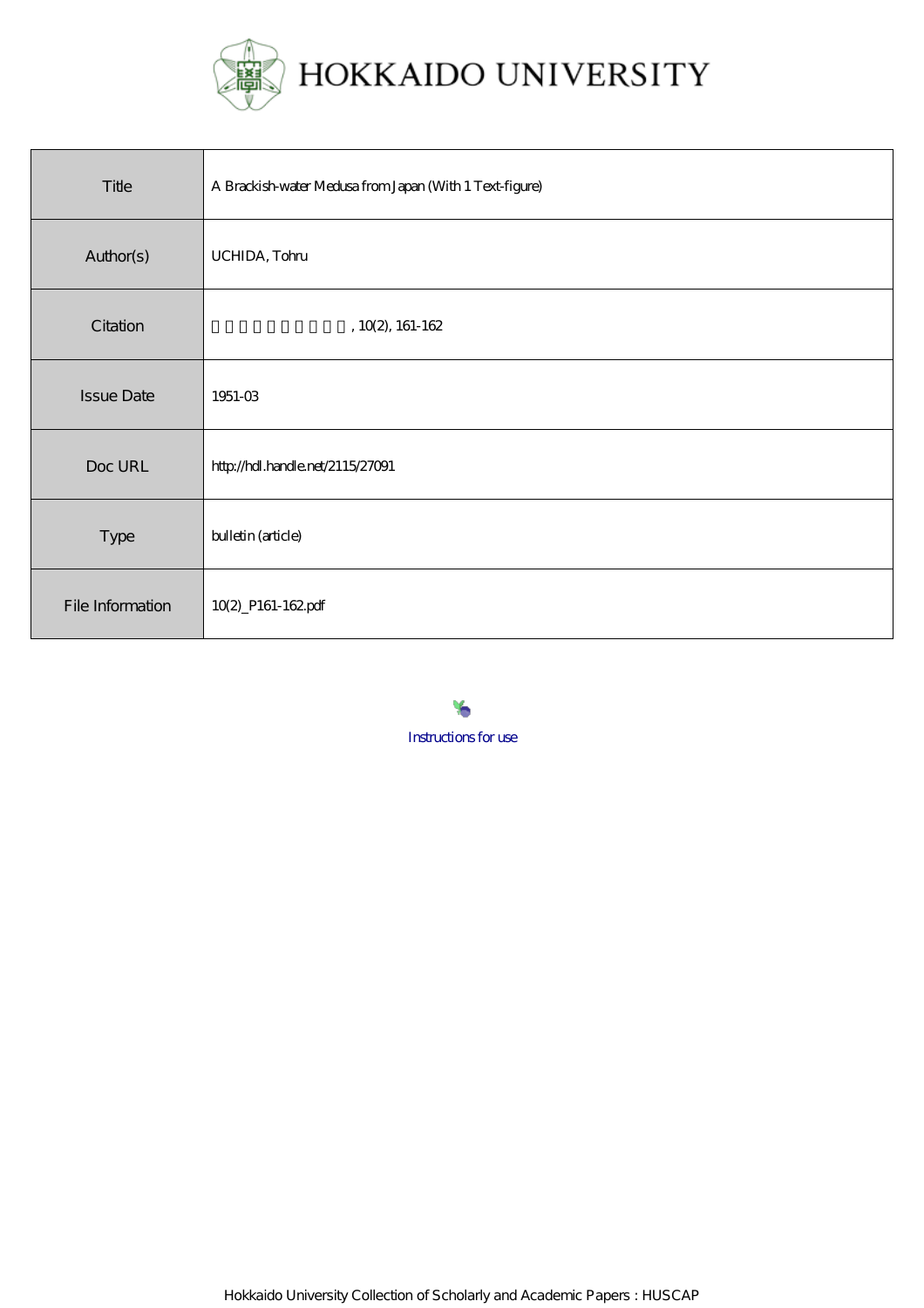## A Brackish-water Medusa from Japan<sup>11</sup>

**By** 

**Tohru Uchida** 

(Zoological Institute, Faculty of Science, Hokkaido University)

*(With* 1 Text~figure)

Recently through the kindness of Mr. H. Tom06ka of the Meiji High School several specimens of brackish-water medusae were forwarded to the writer for identification. These medusae were collected in a concrete tank,  $1.5m \times 1.5m \times 1.5m$  in volume, in the ruins after a fire close to the sea, in Sendamachi, Katsushika District of Tokyo. Soon after the tank having been washed by the flood 0ccurred on Oct. 1, 1949, there were discovered in it together with copepods and protozoans several hydromedusae. The medusae were observed swimming actively in the daytime by the end of the month and then entirely disappeared in November. The salinity of the water was  $1\%$  and the temperature ranged  $11^{\circ}$ C-17<sup>o</sup>C while the medusae were found.

On closer examination, it was revealed that these medusae all belong to the genus *Moerisia* 'as will be described in the following: Bell dome-like, 4 mmin diameter in the largest specimen, with soft, rather thin jelly. Manubrium not distinctly foursided., Radial canals straight, four in number, connecting at their base with the. radial canal. Tentacles directly arising from the bell margin, rather short, 32 in number, long and short, alternative in position. On the abaxial side of enlarged tentacle-bases is found a dark brown ocellus. No statocysts observed on the margin. Gonads developed along the radial canals. extending over half the whole length from the manubrium.

In 1928 Uchida in his joint work reported the lucustrine hydroid, *Laccocoryne horii* as a new genus from two brackish lakes, Kahoku-



Fig, 1. A *Moerisia-type*  medusa, 4 mm wide,

<sup>1)</sup> Contribution No. 249 from the Zoological Institute, Faculty of Science, Hokkaido University.

*Jour. Fac. Sci. Hokkaido Univ. Ser. VI, Zool. 10, 1951.*